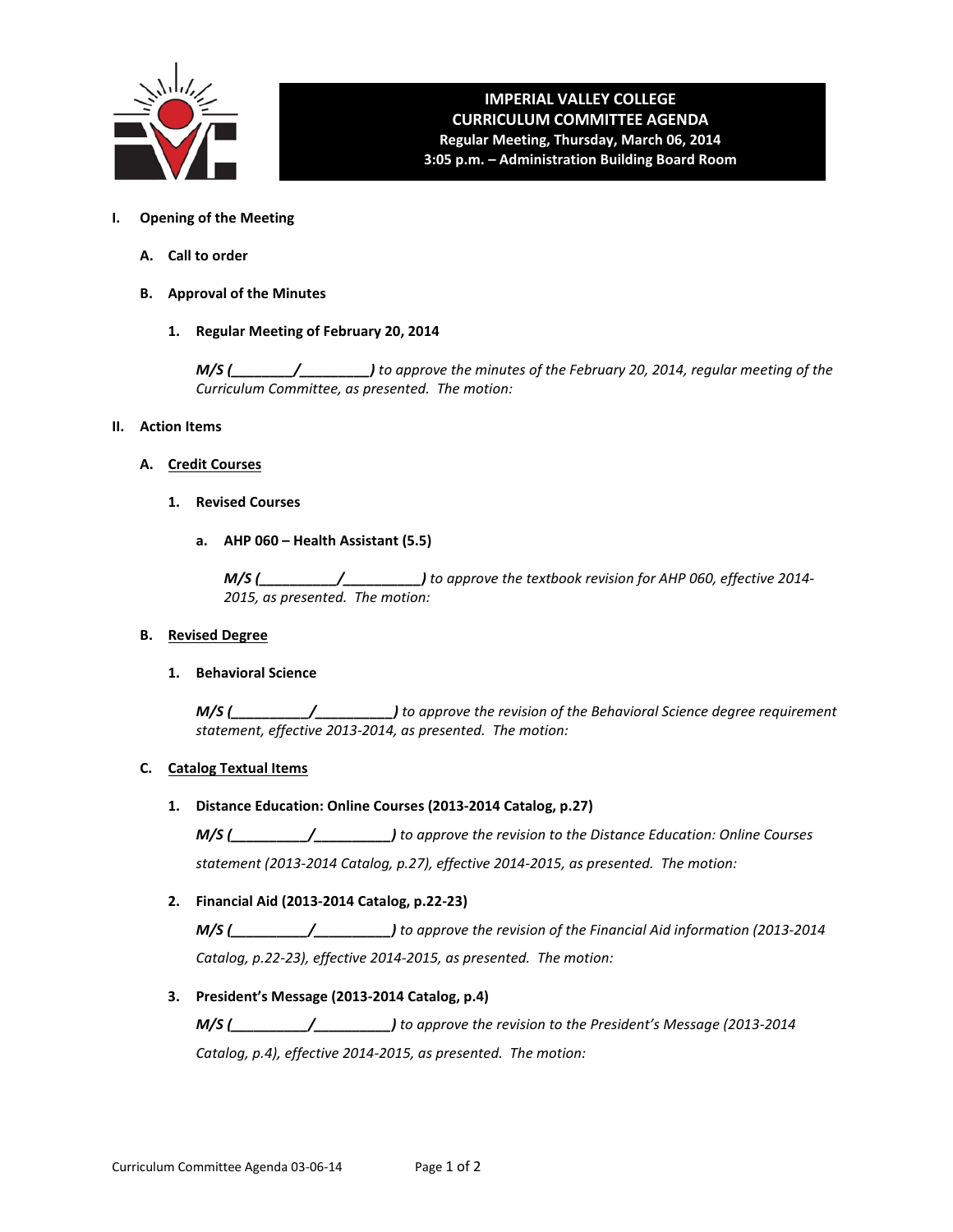# **4. History of the College – Campus Redefined (2013-2014 Catalog, p.8)**

*M/S (\_\_\_\_\_\_\_\_\_\_/\_\_\_\_\_\_\_\_\_\_) to approve the revision of the History of the College-Campus Redefined information (2013-2014 Catalog, p.8), effective 2014-2015, as presented. The motion:*

# **5. Library and Learning Services (2013-2014 Catalog, p.30)**

*M/S (\_\_\_\_\_\_\_\_\_\_/\_\_\_\_\_\_\_\_\_\_) to approve the revision of the Library and Learning Services information (2013-2014 Catalog, p.30), effective 2014-2015, as presented. The motion:*

# **III. Discussion Items**

- **1. Class Size Policy Michael Heumann**
- **2. Large Quota Classes (COR designation) Michael Heumann**

# **IV. Information Items**

- **1. Brown Act Revision SB751 Michael Heumann**
- **2. Clarification of Course Revision Approval Process Michael Heumann**

# **V. Other Items**

- **VI. Next Regular Meeting: MARCH 20, 2014, 3:05pm in the Board Room.**
- **VII. Adjournment**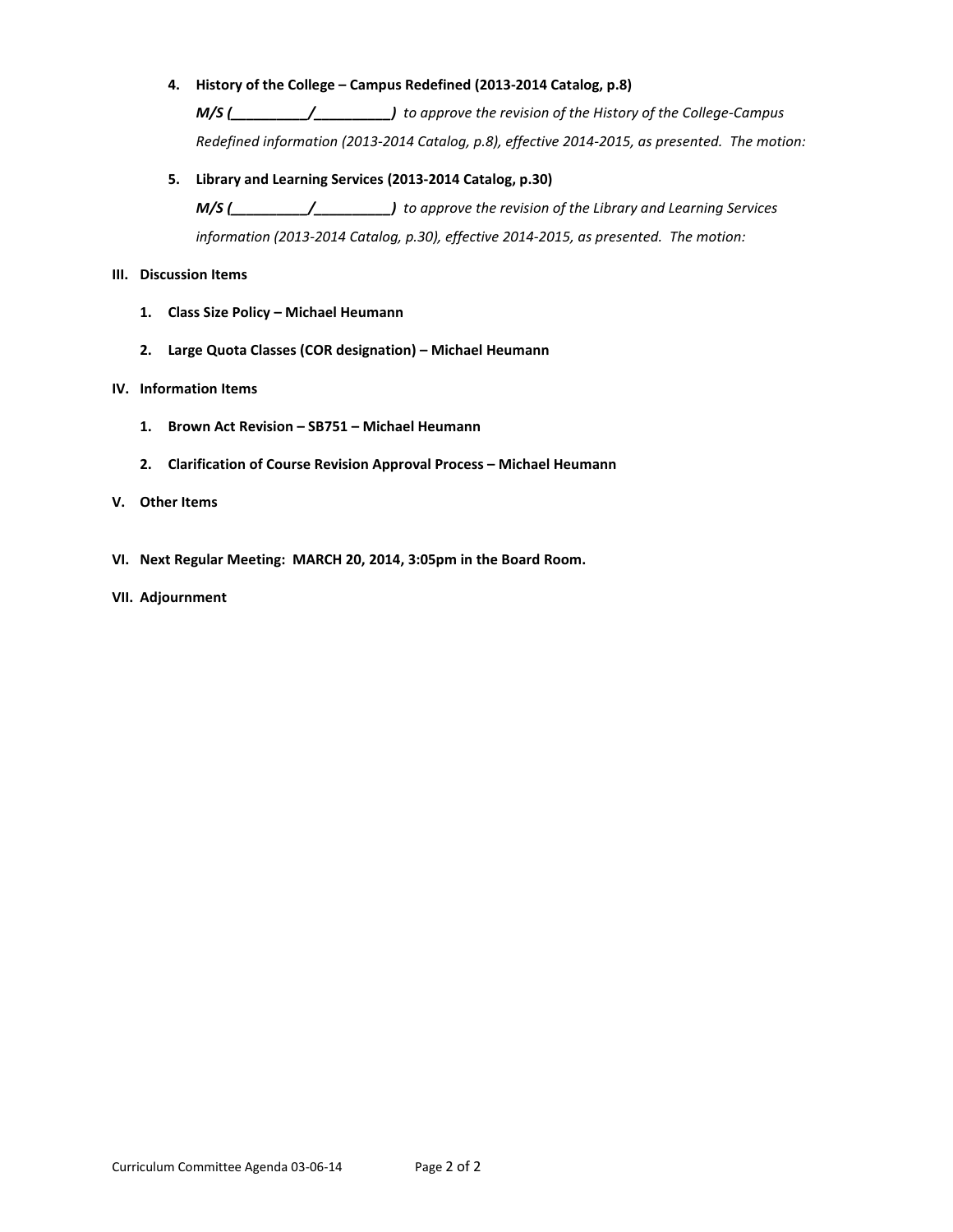

# **IMPERIAL VALLEY COLLEGE CURRICULUM COMMITTEE MINUTES (Unadopted) Regular Meeting, Thursday, February 20, 2014 3:05 p.m. –Board Room**

| Present:            | ⊠Kathy Berry        | ⊠Craig Blek           | ⊠Susan Carreon         | $\Box$ Rick Castrapel      |
|---------------------|---------------------|-----------------------|------------------------|----------------------------|
|                     | <b>ØDavid Drury</b> | $\Box$ Daniel Gilison | ⊠Carol Hegarty         | ⊠Michael Heumann           |
|                     | ⊠Jose Lopez         | $\Box$ Norma Nava     | $\Box$ Norma Nunez     | <b>⊠Ed Scheuerell</b>      |
|                     | ⊠James Patterson    | $\Box$ Jose Ruiz      | ⊠Veronica Soto         | <b>⊠ASG Representative</b> |
|                     | ⊠Kevin White        | $\Box$ Cathy Zazueta  | <b>⊠Gaylla Finnell</b> | Andrea Montano             |
|                     |                     |                       |                        |                            |
| <b>Consultants:</b> | ⊠Tina Aguirre       | $\Box$ Gloria Carmona | ⊠Ted Cesar             | $\Box$ Becky Green         |
|                     | □Todd Finnell       | $\square$ Frank Rapp  | $\Box$ Sydney Rice     | <b>ØBrian McNeece</b>      |
|                     | $\Box$ Efrain Silva |                       |                        |                            |
|                     |                     |                       |                        |                            |
| <b>Visitors:</b>    |                     |                       |                        |                            |
|                     |                     |                       |                        |                            |
| <b>Recorder:</b>    | Dixie Krimm         |                       |                        |                            |

# **I. Opening of the Meeting**

# **A. Call to order**

Michael Heumann called the regular meeting of the Imperial Valley College Curriculum Committee to order at 3:05 pm on Thursday, February 20, 2014.

#### **B. Approval of the Minutes**

#### **1. Regular Meeting of February 6, 2014**

*M/S (Patterson/Blek) to approve the minutes of the February 6, 2014, regular meeting of the*

*Curriculum Committee, as presented. The motion carried.*

#### **II. Action Items**

#### **A. Credit Courses**

# **1. Revised Courses**

- **a. AHP 070 Administrative Medical Assistant I (4.5)**
- **b. AHP 072 Administrative Medical Assistant II (4.5)**
- **c. AHP 080 Specimen Collection & Lab Procedures (3.5)**
- **d. AHP 082 Exam Room Procedures (3.5)**
- **e. AHP 084 Pharmacology and Administration of Medications (3.5)**
- **f. MATH 192 Calculus I (5)**
- **g. MATH 194 Calculus II (5)**
- **h. MATH 210 Calculus III (5)**

*M/S (Patterson/Berry) to approve textbooks revisions for items a. through h. above, effective 2014-2015, as presented. The motion carried.*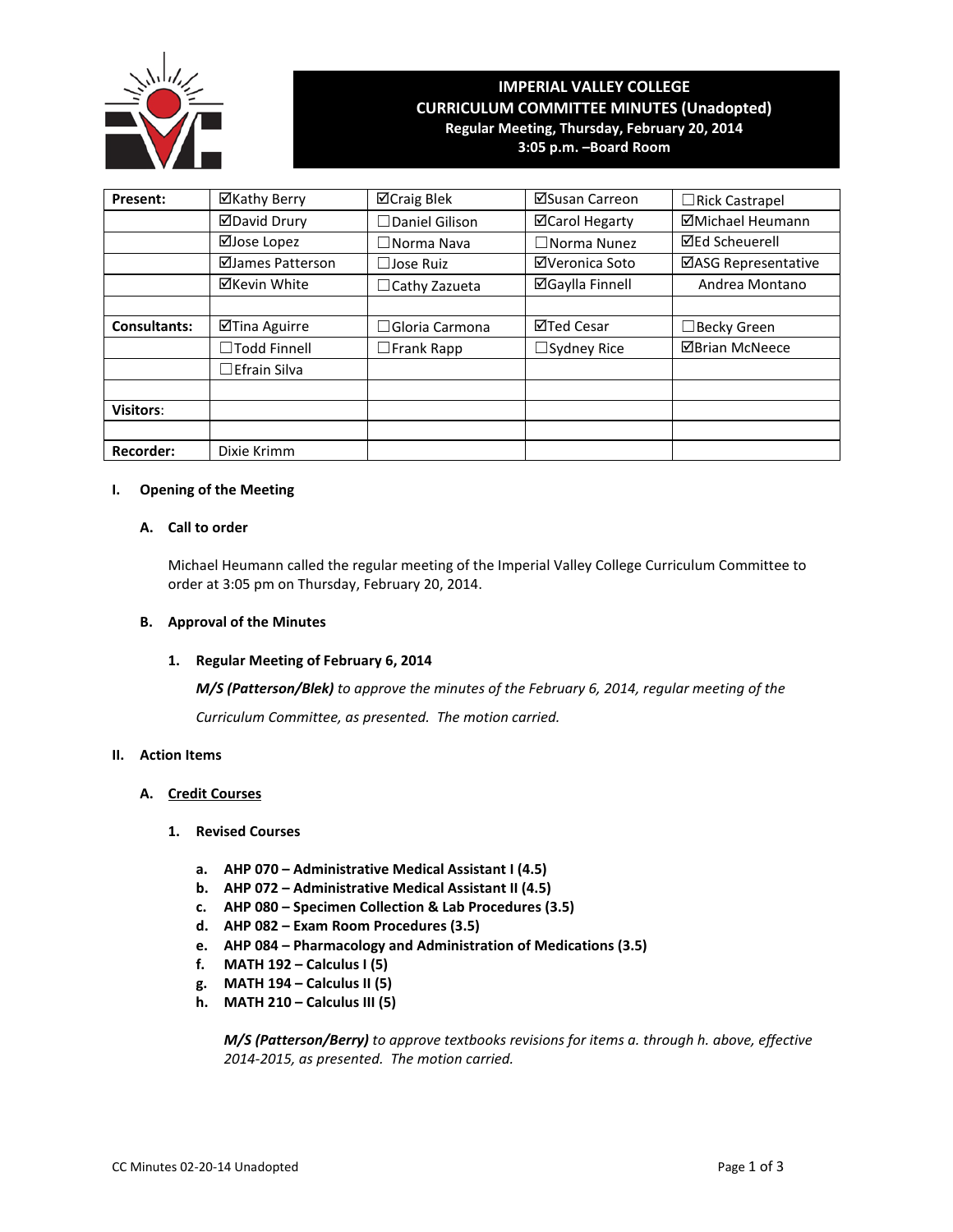## **B. Distance Education Courses – Addendum Documentation**

- **a. CIS 108 Computer Accounting (3)**
- **b. CSI 100 Introduction to Correctional Systems (3)**

*M/S (Blek/Soto) to approve the Distance Education Addendum for CIS 108 and CSI 100, effective 2014-2015, to provide greater access and allow the inclusion of all modalities of learning, as presented. The motion carried.*

# **III. Discussion Items**

# **1. Inside-Out Pilot Program – Gaylla Finnell**

This program is an opportunity to provide courses to incarcerated students. County jails were not required in the past to provide education as inmates were there for a year or less. New regulations now allow County jails to house longer term inmates and therefore need to provide education (AB109/AB117).

A single course will be offered at the correctional facility with half of the students from inside the facility and half of the students from the public. The pilot program would include ADS courses, with the addition of general education courses if the program continues.

There are strict rules for both groups of students and orientations will be provided for both students and faculty. Inside students will go through a selection process to provide the instruction to only low risk inmates.

IVC is the first community college in California implementing this project. Gaylla will be attending training in Michigan.

# **2. Distance Education Course Addenda – Michael Heumann**

Michael reminded committee members that the distance education addendum has been replaced by the fields located in the CurricUNET system.

James Patterson mentioned that the old addendums are attached in CurricUNET and refer to the old Etudes CMS. Michael requested that the departments work with Dixie to remove those old forms from the system.

# **IV. Information Items**

# **1. AP Chart Revision – Michael/Veronica**

Veronica explained that there were some issues with the accuracy of our current AP Chart. She will be working with departments to provide accurate information and bring back for approval as a subsequent meeting for 2013-2014 catalog addenda.

# **V. Other Items**

# **1. NAU Presentation – Veronica Soto**

Veronica introduced the representatives from NAU (Tara Wells; outreach coordinator) PowerPoint emailed to committee members. Tara would like to provide brief 5-10 classroom presentations about NAU; those interested can contact her at 928.317.6469 or email: [tara.wells@nau.edu.](mailto:tara.wells@nau.edu) NAU advisors are on IVC campus every other week. Contact Veronica Soto for schedule information.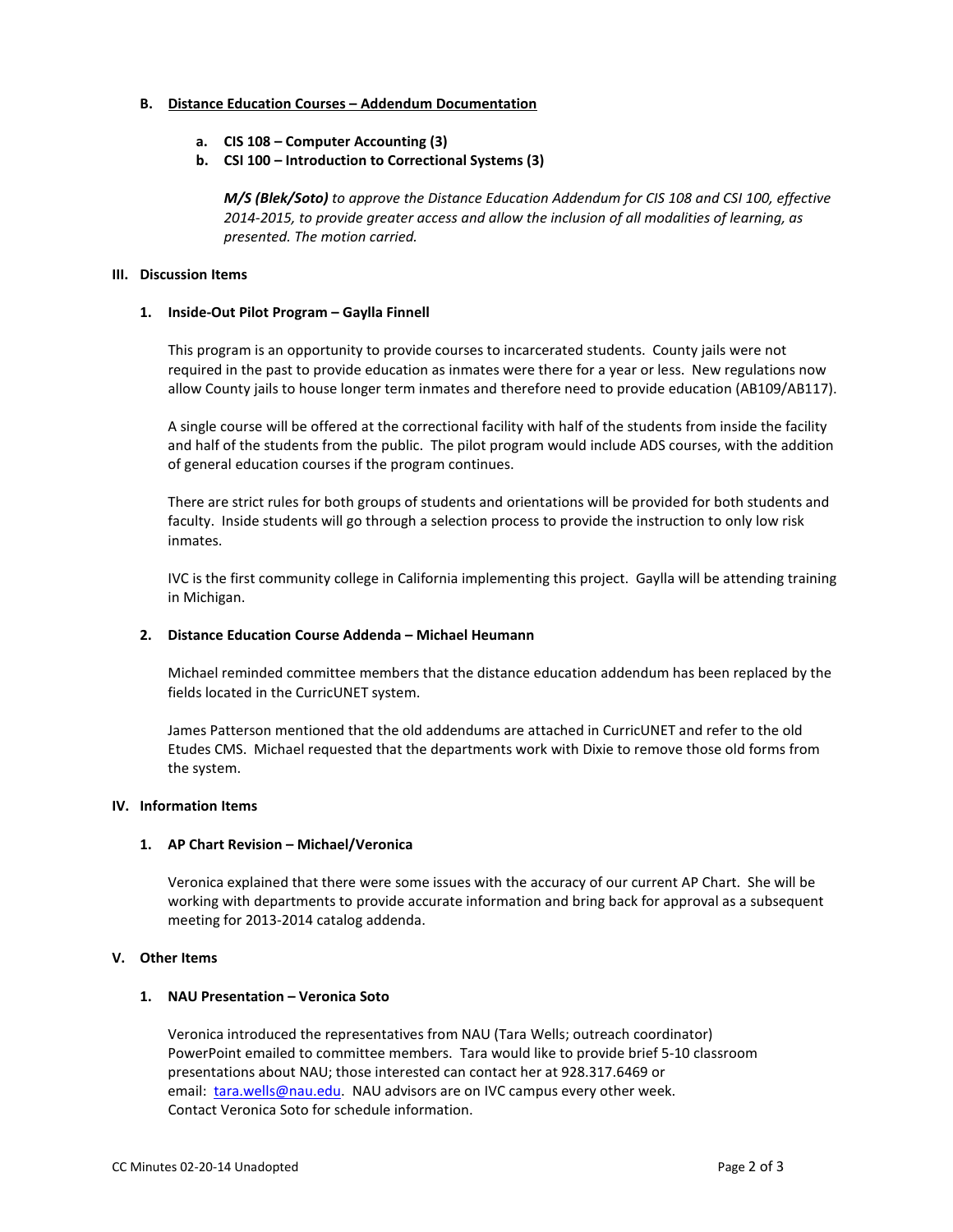**2. Kathy Berry** – reminded committee members that programs can continue to be developed but since IVC is currently on sanction (Warning status), we will not be able to submit any new proposals to ACCJC. We also will not be able to offer these programs until they have received ACCJC approval.

# **VI. Next Regular Meeting: MARCH 6, 2014, 3:05pm in the Board Room.**

# **VII. The meeting adjourned at 4:06 p.m.**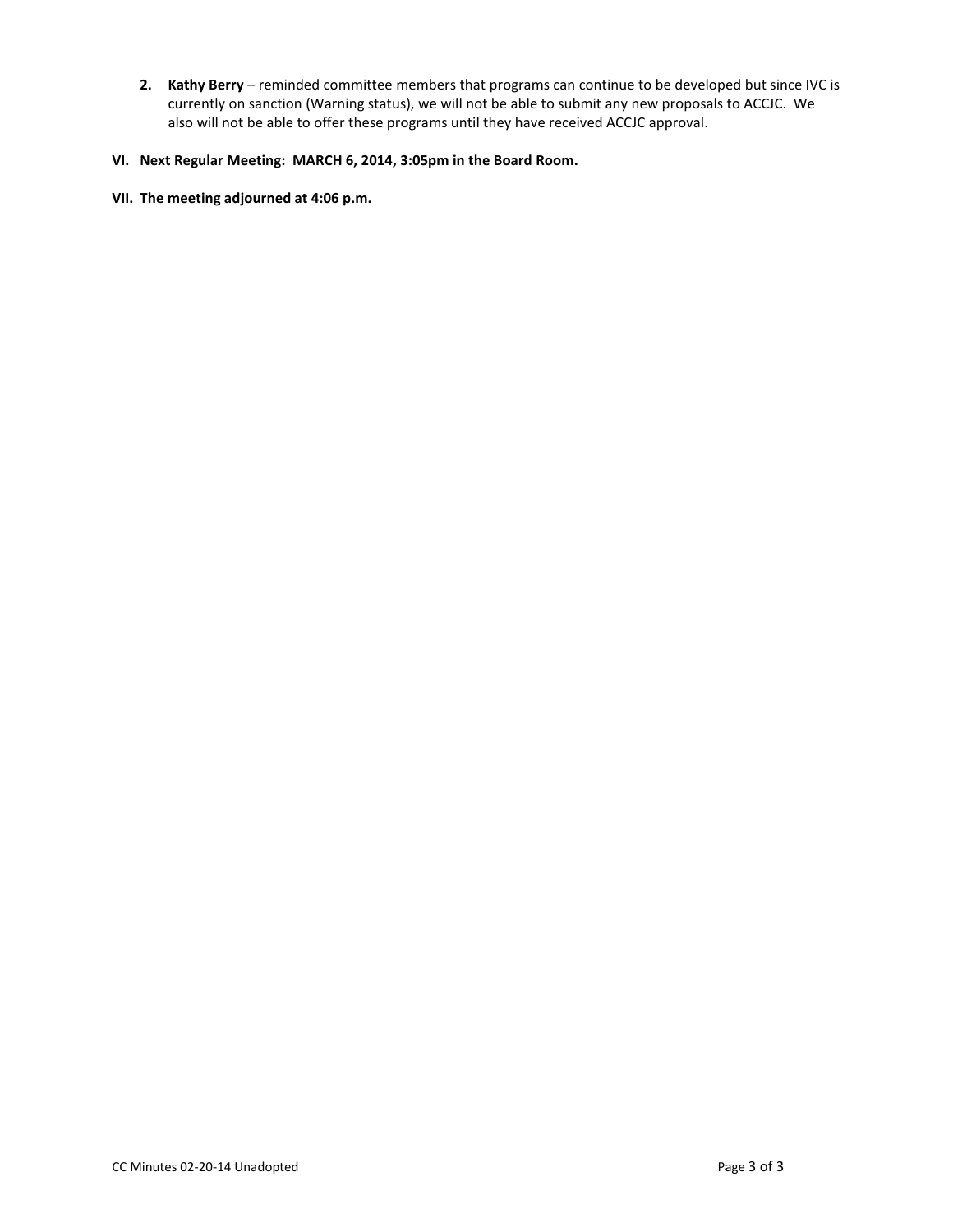==================================================================================

# *NOTE: This form is to be used to revise textual catalog information.*

# **Proposed change in catalog information EFFECTIVE YEAR** 2014-2015

ACTION REQUESTED: Distance Education: Online Classes Catalog Update.

JUSTIFICATION: Update

| <b>CURRENT LOCATION:</b> | 13-14 IVC General Catalog | General Catalog Page(s): Page(s) 27 |
|--------------------------|---------------------------|-------------------------------------|
|--------------------------|---------------------------|-------------------------------------|

# **Distance Education**

# **Distance Education: Online Classes**

Imperial Valley College offers courses online to provide more flexibility and accessibility for all students. Online courses can be taken using any Internet-connected computer, and are an alternative for those living at a distance from the campus or those unable to be on campus during regular class hours. Delivered through the Internet via the Blackboard Learn course management system, these courses are either fully online or a hybrid mix of online and classroom modalities.

Courses offered via distance learning are subject to the same rigorous evaluation as on-campus courses. Students enroll in online courses through the regular registration process. Fees and academic credits for online courses are the same as they are for on-campus courses. For additional information, please consult the IVC Schedule of Classes or the Distance Education Webpage at [http://imperial.edu/courses-and-programs/distance-education/.](http://imperial.edu/courses-and-programs/distance-education/)

Computers are available for students in the campus library and in several computer labs located throughout the campus. In addition, IVC maintains a powerful Wi-Fi network for students who wish to use their own laptops or other mobile devices while on campus. Students new to online learning are encouraged to enroll in the Learning Online Orientation course (CIS 050).

IVC has been building the Distance Education program since 2004, when the online program started with 60 students. Today, we offer numerous online courses in a wide variety of disciplines. The college provides a wide range of online and phone support services to assist all students. For more information, please contact the Distance Education Coordinator, Gaylla A. Finnell (office #808, telephone 760-355-6511, email gaylla.finnell@imperial.edu).

## **Distance Education Counseling**

.

Online counseling is available for IVC students who are taking online courses. Services are provided by Ralph Marquez, Distance Education Counselor (office in the Hector L. Lopez Student Center, Building 100; telephone 760-355-6253; email [ralph.marquez@imperial.edu\)](mailto:ralph.marquez@imperial.edu).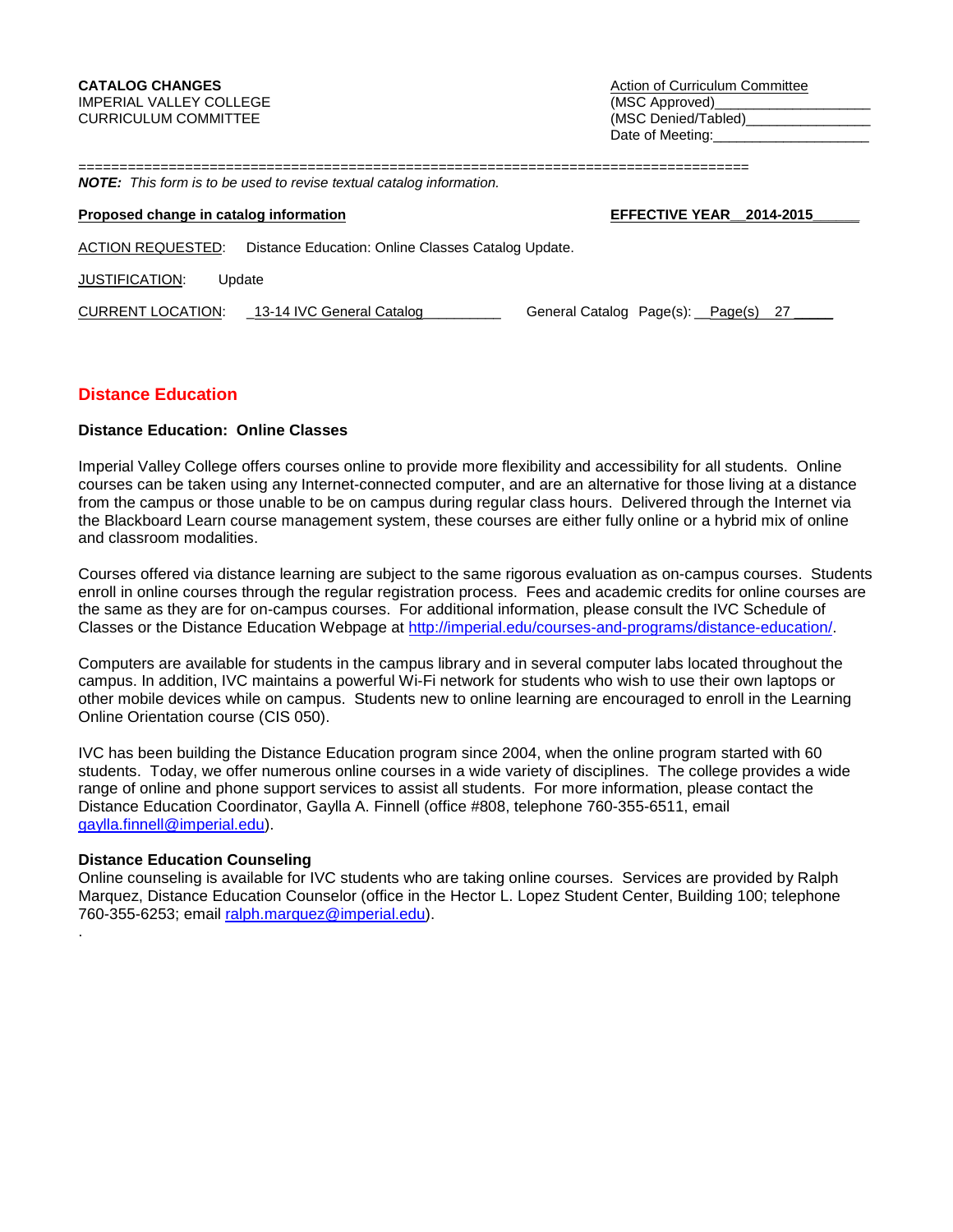================================================================================== *NOTE: This form is to be used to revise textual catalog information.* 

# **Proposed change in catalog information <b>EFFECTIVE YEAR** 2014-2015

ACTION REQUESTED: Financial Aid Catalog Update.

JUSTIFICATION: Update

| <b>CURRENT LOCATION:</b> | 13-14 IVC General Catalog | General Catalog Page(s): Page(s) 22-23 |  |  |
|--------------------------|---------------------------|----------------------------------------|--|--|
|                          |                           |                                        |  |  |

# **FINANCIAL AID**

Financial Aid exists to help students who might otherwise be unable to complete their education because of financial problems. This aid comes in the form of grants, scholarships and work study. Financial aid programs are intended to help eligible students pay for college expenses including books, fees, transportation, and other necessities. Often students assume that they will not qualify for financial aid. The IVC Financial Aid Office encourages students to become informed about the variety of aid programs available to community college students.

Financial aid funds are administered in accordance with a nationally established policy of financial assistance forfederal and state regulations governing financial assistance for education. The basis of the policy is that students and their parents have the primary responsibility for meeting educational costs. The amount of the expected contribution from students and their family is determined by careful analysis of family financial strength, taking into consideration net income, number of dependents, allowable expenses and assets.information reported on the Free Application for Federal Student Aid (FAFSA). The US Congress has established procedures which are used in making an evaluation of how much families can be expected to contribute.

The Free Application for Federal Student Aid (FAFSA) is available online at **www.fafsa.ed.gov**. The filing period for the next academic year begins January 1 of each year. Students who wish to receive aid in the fall should have their applications complete and their verification documents submitted by at least 3 months prior to enrollment.

Grants form the basis of the financial aid available at Imperial Valley College. Grants, unlike loans, do not have to be paid back. Through the single FAFSA application, students will be considered for eligibility for Pell, FSEOG Grants (federal funds), Cal Grants B and C (state funds), Work Study and Board of Governors Fee Waivers (state waiver of enrollment fees). Scholarship applications are available in the Foundation Office, or visit www.imperial.edu/scholarships.

# **WHO QUALIFIES FOR FINANCIAL AID?**

To receive aid, you must:

- 1. Prove financial need based on federal and state guidelines.
- 2. Have a high school diploma or GED.
- 3. Be enrolled as a regular student working toward a degree or certificate.
- 4. Be a U.S. citizen or eligible non-citizen.
- 5. Be making satisfactory academic progress.
- 6. Not be in default on any educational loan or owe a refund on an educational grant.
- 7. Have a social security number.
- 8. Register with the Selective Service System (applies to male students only).

# **Free Application for Federal Student Aid (FAFSA)**

To apply for financial aid, students must complete the Free Application for Federal Student Aid (FAFSA) online at **www.fafsa.ed.gov**. The FAFSA is used to determine eligibility for all state and federal financial aid.

**Satisfactory Academic Progress**

Continued eligibility for financial aid at Imperial Valley College is dependent upon academic success. Students must maintain a 2.0 GPA or better and complete at least 67% of all coursework attempted, and complete their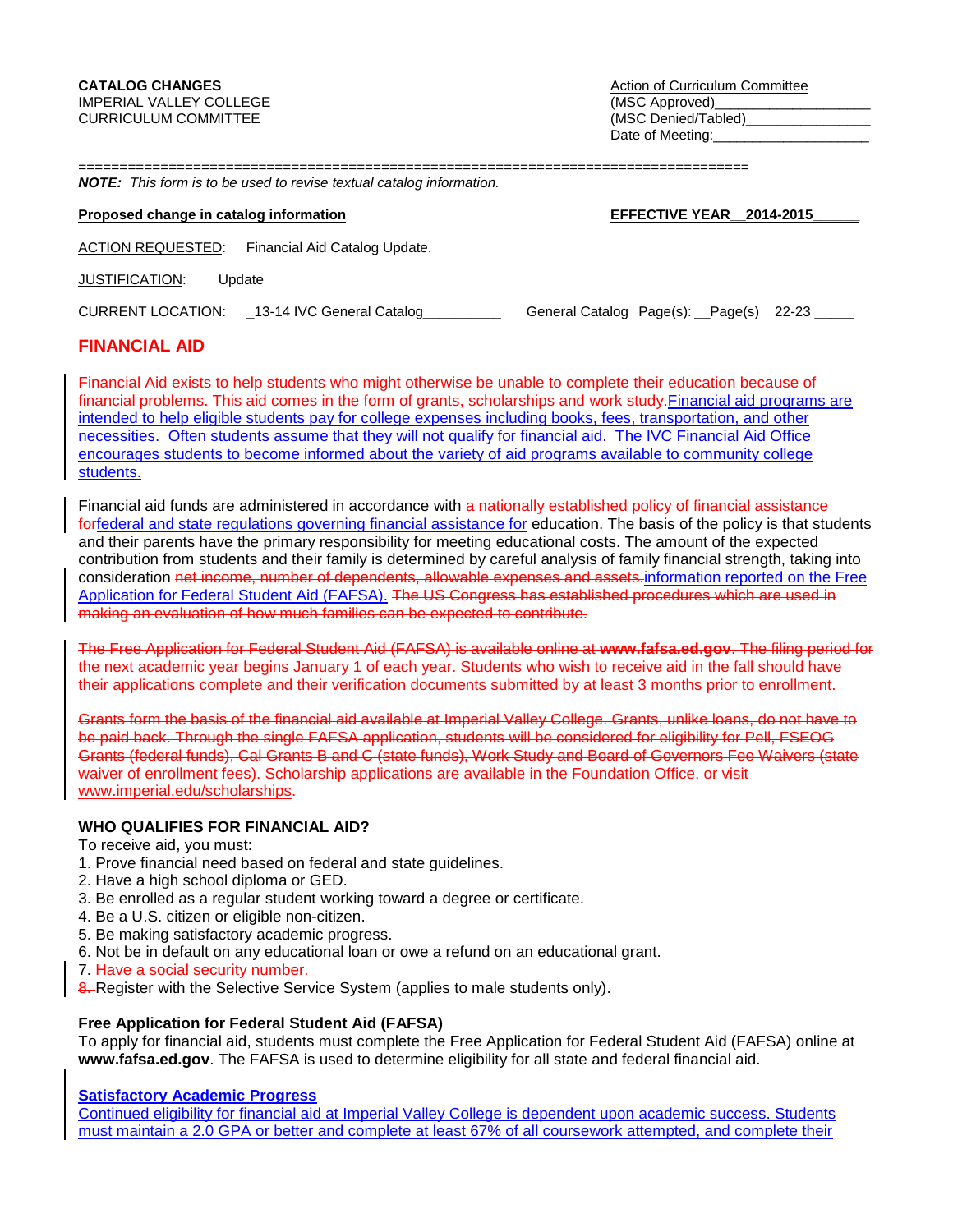program within maximum timeframe standards. Failure to meet these standards will result in the loss of all federal and state aid. The BOG Fee Waiver is not subject to this academic progress standard.

# **Return of Title IV Funds**

Federal law requires that all students who receive federal Title IV aid and leave school before completing 60% of the term may be required to pay back some or all of the aid received. Detailed information regarding the return of federal aid is available in the IVC Financial Aid Office or on the college website.

# **California Dream Act**

Students who meet AB 540 criteria may apply for State aid by completing the California Dream Act Application. Please contact the Financial Aid Office for more information.

# **Financial Aid Programs at IVC**

# **STATE PROGRAMS**

• **Board of Governors Fee Waiver:** A program for California residents attending a community college. The fee waiver pays for enrollment fees for eligible students. It does not cover parking, lab, material, health fees, or the student representation fee.

• **Cal Grant:** A state-funded grant program for California residents. All Cal Grant award offers are subject to the approval of the final state budget. **[www.csac.ca.gov](http://www.csac.ca.gov/)**

# **FEDERAL PROGRAMS**

• **Federal Pell Grant:** A grant program for students who have not earned a bachelor's or professional degree. Students must file a FAFSA and demonstrate financial need.

• **Federal Supplemental Educational Opportunity Grant**

**(FSEOG):** A program that funds grants based on demonstrated exceptional financial need. Priority is given to Pell Grant recipients. Funding at IVC is limited.

• **Federal Work Study (FWS)**: A program that funds part-time job opportunities to students with financial need. Students must be enrolled in at least 6 units. Funding is very limited.

Imperial Valley College does not currently participate in any of the federal student loan programs; however, general information regarding private education loans is available upon request.

# **Scholarships**

Imperial Valley College offers scholarships through the college's foundation and generous donors. Students may be awarded scholarships on the basis of academic achievement, financial need, and campus or community service. Recipients are determined by the Scholarship Selection Committee, which reviews student scholarship applications and, for some scholarships, conducts an oral interview?

Scholarship applications are available at www.imperial.edu/scholarships in December of each year. Scholarship recipients are selected each spring, with award monies disbursed the following fall upon verification of the student's enrollment in a minimum of six units. Applicants are notified in May.

Scholarships are also available from sources beyond Imperial Valley College. The following sites may be helpful:

**www.FastWeb.com www.College-Scholarships.com www.FindTuition.com www.LatinoCollegeDollars.org www.ScholarshipExperts.com www.Scholarships.com**

#### **Satisfactory Academic Progress**

Continued eligibility for financial aid at Imperial Valley College is dependent upon academic success. Students must maintain a 2.0 GPA or better and complete at least 67% of all coursework attempted, and complete their program within maximum timeframe standards. Failure to meet these standards will result in the loss of all federal and state aid. The BOG Fee Waiver is not subject to this academic progress standard.

#### **Financial Aid Repayment**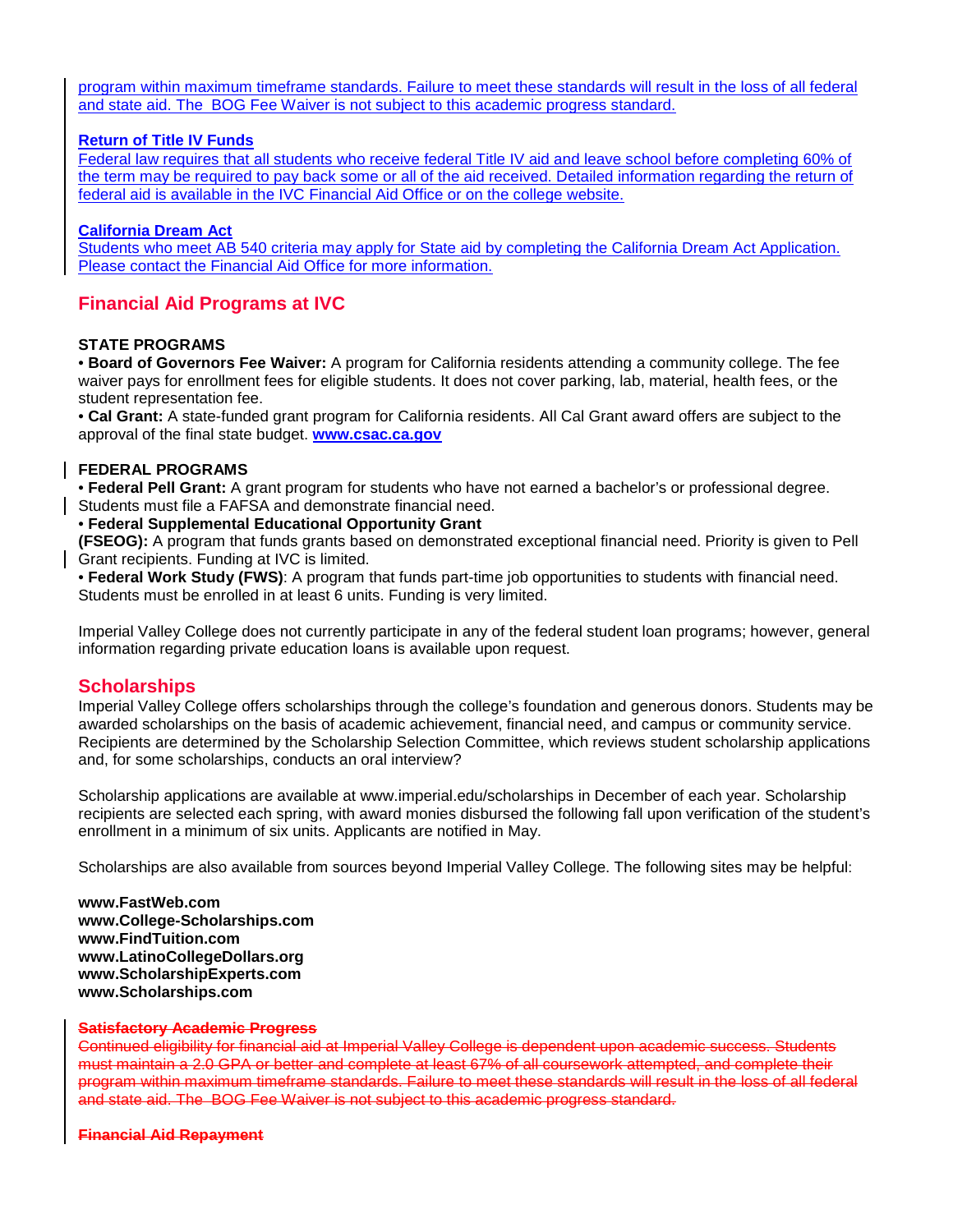Federal law requires that all students who receive federal Title IV aid and leave school before completing 60% of the term may be required to pay back some or all of the aid received. Detailed information regarding the return of federal aid is available in the IVC Financial Aid Office or on the college website.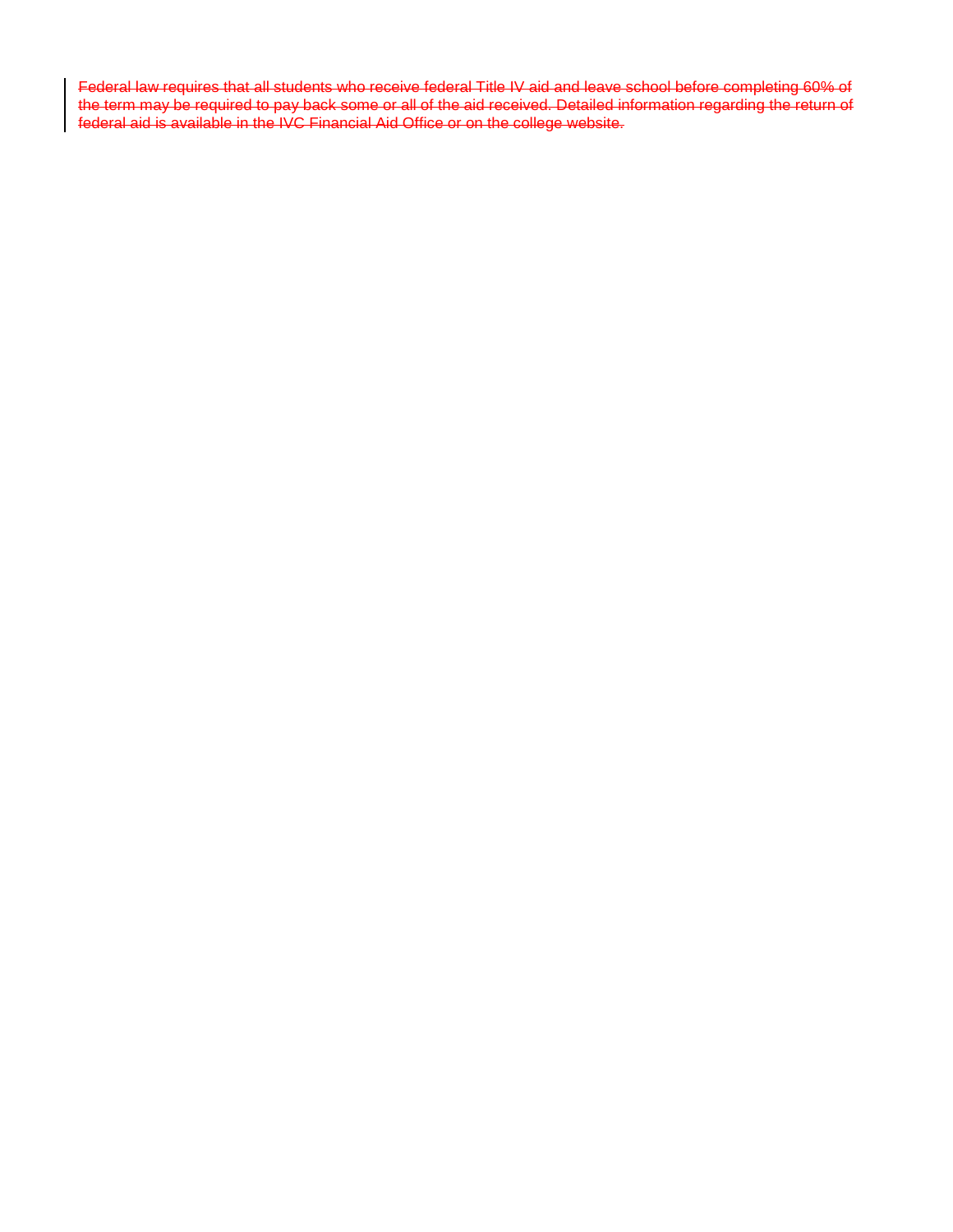| <b>NOTE:</b> | This form is to be used to revise textual catalog information. |  |
|--------------|----------------------------------------------------------------|--|

| Proposed change in catalog information         | EFFECTIVE YEAR 2014-2015           |
|------------------------------------------------|------------------------------------|
| ACTION REQUESTED: Update President's message.  |                                    |
| JUSTIFICATION:<br>Update                       |                                    |
| CURRENT LOCATION:<br>13-14 IVC General Catalog | General Catalog Page(s): Page(s) 4 |

# **Imperial Valley College President's Message**

Congratulations on becoming an Imperial Valley College student. This is now your college and we will do everything we can to make sure you get the support you need to succeed. Whether you are here to obtain your associates degree, transfer to a four-year college, improve your job skills or change careers, your success is our goal, and we will work with you to make it happen.

This is a great time to be part of IVC. We offer excellent educational opportunities delivered by a well-qualified, professional faculty using state-of-the-art equipment. Our student-oriented support staff is committed to providing high quality support services to assist you in achieving your educational goals.

You are being educated in what has become a nearly brand new campus. Since 2004, our Valley residents have authorized a combined \$138 million in capital construction and modernization at IVC. It has transformed our 50 year-old campus and you are among the first students who will be benefiting from this expansion and modernization.

During the 2014-15 academic year, we will be operating out of our two new Career Technical buildings. The 60,000 square feet of classrooms and labs that are being used for the first time in the Fall 2014 semester join our magnificent 70,000 square-foot two-story 2700 Building we opened in January 2010. We have increased our classroom space and also added 21<sup>st</sup>-century training technologies to some of our older buildings. And in that regard, sometime during the 2014 Academic Year you will see the obsolete 500 building, which from 1960 to 1962 housed the full IVC campus, demolished.

But college isn't just about academics or facilities. In your IVC experience, we will also present you with opportunities to make friends and develop leadership skills through our Associated Student Government and many clubs on campus. There also will be opportunities to participate in athletics, performance groups and other activities that enrich your educational experience.

Please consider this catalog your roadmap to success. It is a handbook with a wealth of information that will guide you in your educational journey. It also contains information that will assist you with college finances, registration and admission, academic advising, career and personal counseling and other services we offer to help you succeed here.

There is a long tradition here of the close relationships our students have with faculty and staff, and IVC has a long history of helping Imperial Valley students achieve their dreams.

As you join a long line of Imperial Valley College students, you will find excellent curriculum, outstanding instructors, dedicated student service professionals and a staff all committed to enhancing your learning.

Our Board of Trustees, employees, and volunteers at IVC will work hard to help you succeed. We ask that you develop effective time management and financial planning skills, balance those inevitable life challenges that you will encounter and above all commit yourself to a focus on learning.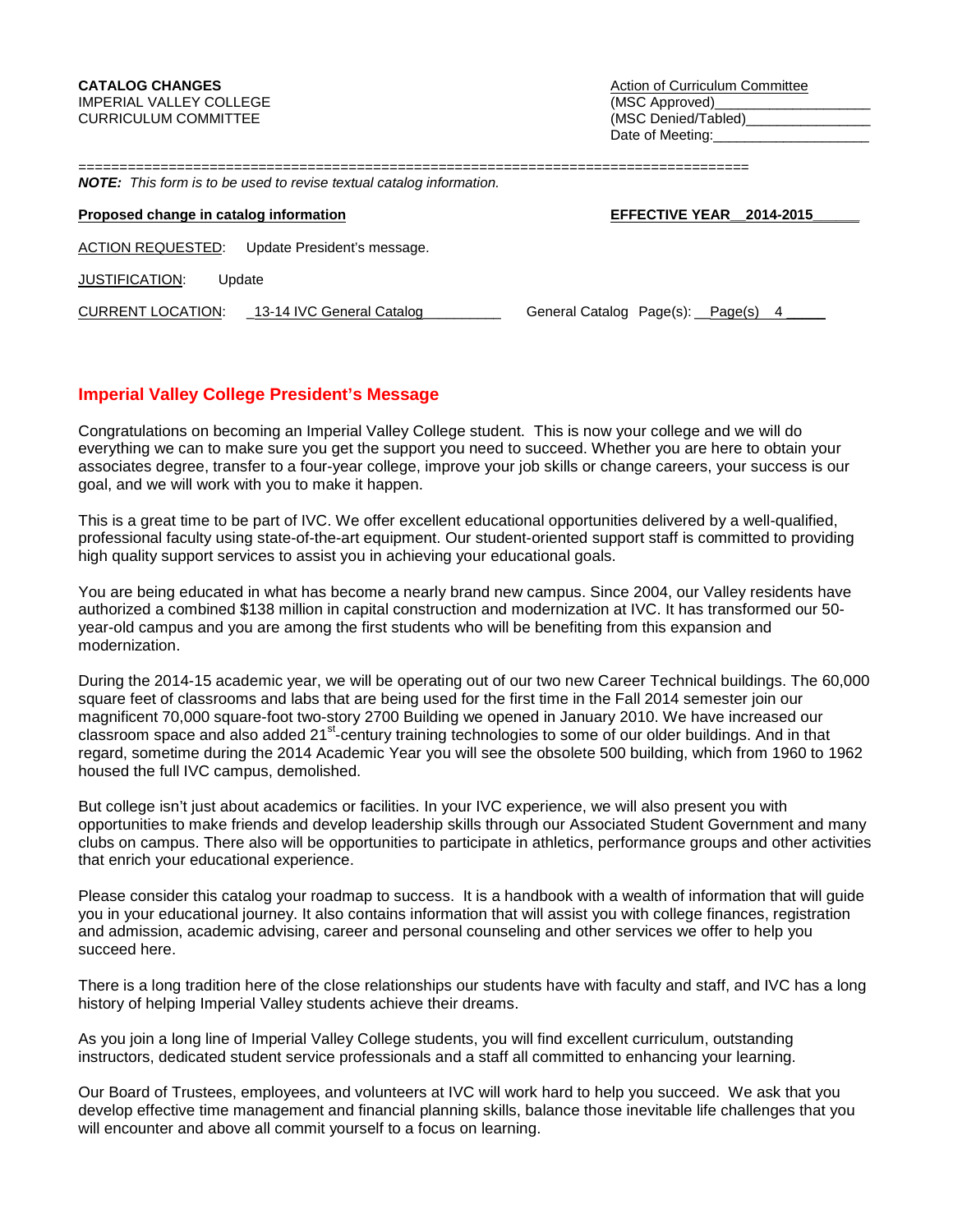==================================================================================

|  |  |  |  |  |  |  | <b>NOTE:</b> This form is to be used to revise textual catalog information. |
|--|--|--|--|--|--|--|-----------------------------------------------------------------------------|
|--|--|--|--|--|--|--|-----------------------------------------------------------------------------|

# **Proposed change in catalog information EFFECTIVE YEAR** 2014-2015 ACTION REQUESTED: Update to Campus Redefined section text under History of the College.

JUSTIFICATION: Update

| <b>CURRENT LOCATION:</b> | 13-14 IVC General Catalog | General Catalog Page(s): Page(s) 8 |
|--------------------------|---------------------------|------------------------------------|
|--------------------------|---------------------------|------------------------------------|

Measure J provided the funding for two new Career Technical Education (CTE) buildings which are scheduled to open for classes in the Fall 2014currently under construction west of the 2700 building. These CTE buildings will be home to classrooms that will be training our residents for the careers of the future, including alternative energy development as well as law enforcement, emergency medical technician, and automotive technology. The buildings are also being built to LEED standards.

A 2010 economic analysis shows that the total economic impact of IVC on Imperial County over the next decade will exceed \$5.9 billion with an average annual economic impact over the same period of \$456.6 million. This includes the new construction projects to build as per the ten year facilities plan. One in seven jobs in Imperial County has some connection to IVC, including direct college employees, student workers and graduates of IVC who are in the local workforce.

Amid all of this expansion, IVC also will be losing a historic part of the campus when the 500 buildings are demolished. These "tin" buildings were once situated on the Imperial High School grounds and housed the IVC campus when it first became a district in 1960. They were later moved to their current location and housed the Imperial Valley campus of San Diego State University for time as well as other IVC offices. The demolition is part of an agreement with the State of California when it provided matching funds for renovation of other classrooms on campus.

Meanwhile, the 900 building, renovated in 2013, is now home to several of the departments that were once located in the 500 building.

The following Superintendent/Presidents have served the District and College since its formation:

| Milo P. Johnson 1960-1963           |
|-------------------------------------|
| Dr. Terrel Spencer  1963-1978       |
|                                     |
| Dr. John A. DePaoli  1981-1995      |
| Dr. Gilbert M. Dominguez  1996-2002 |
|                                     |
|                                     |
| Dr. Victor Jaime 2012-Present       |
|                                     |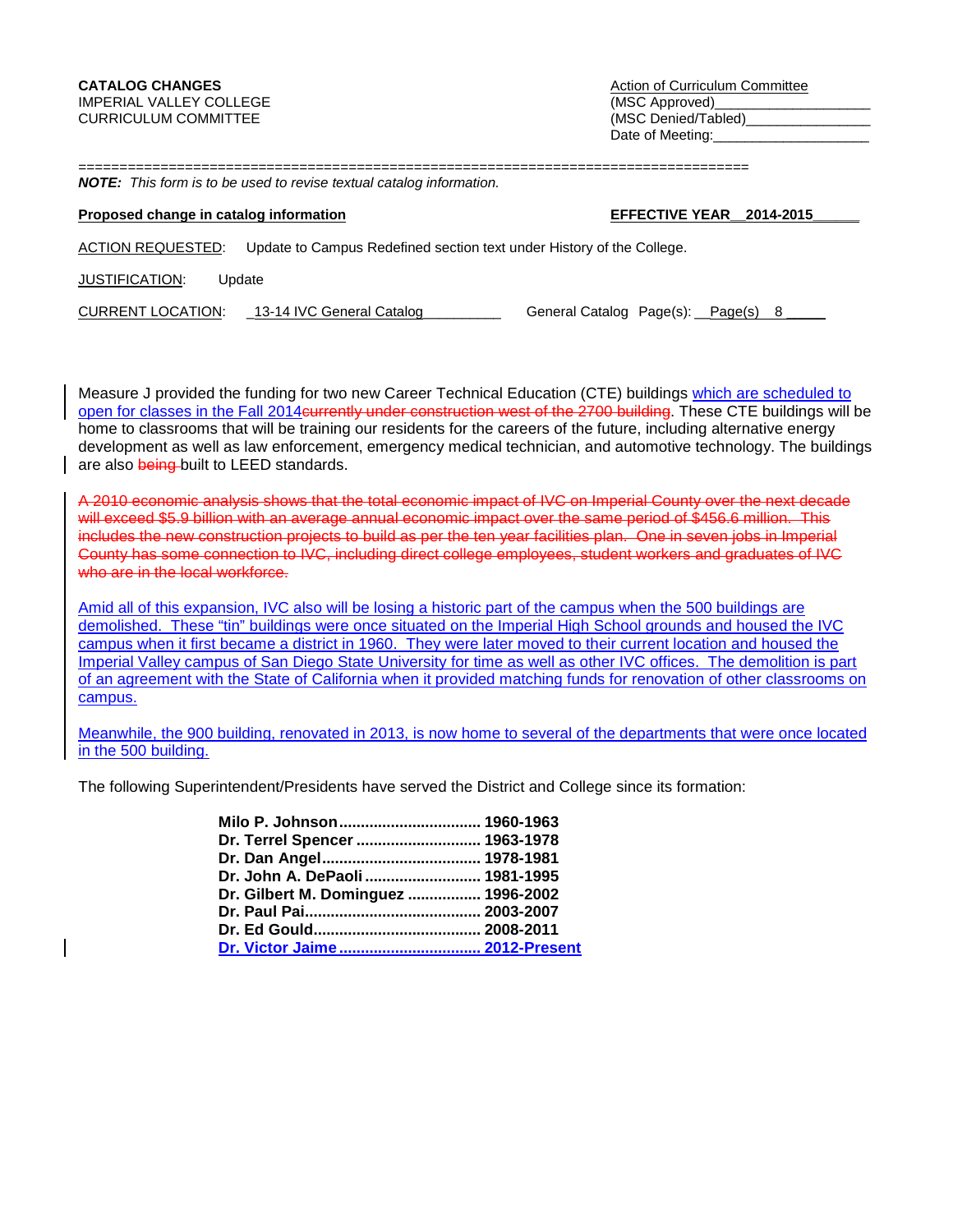Date of Meeting:

==================================================================================

# *NOTE: This form is to be used to revise textual catalog information.*

## **Proposed change in catalog information <b>EFFECTIVE YEAR** 2014-2015

ACTION REQUESTED: Revision to Spencer Library Media Center and Centers for Students.

JUSTIFICATION: Revision to provide information more clearly and accurately and to include Information Literacy statement.

CURRENT LOCATION: \_13-14 IVC General Catalog\_\_\_\_\_\_\_\_\_\_ General Catalog Page(s): \_\_Page(s) 30\_\_\_\_\_

# **Spencer Library and Media Center**

Location: Building 1500 Circulation Desk: (760) 355-6409. Reference Desk: (760) 355-6445.

The Imperial Valley College Spencer Library provides students, faculty, and staff a wealth of information resources including books, e-books, and Web-based research databases, including many full-text journals, as well as print newspapers and journals.

The Spencer Library offers resources in a variety of formats: print, Web-based, microfilm, videotape, DVD, and CD. Over 50,000 books, 425 periodicals and newspapers, Web-based research databases, historical runs of periodicals on microfilm, and several hundred videotapes, DVDs and musical CDs are available.

#### **Library Computers**

Forty-eight computer workstations in the library provide currently enrolled students access to the Spencer Library's online catalog, e-books, research databases, the Internet, student e-mail, and Microsoft software. The computer facilities in the library are for education and research purposes only. Campus-wide Wi-Fi provides students with access to the Internet and library resources on their own devices. Students and faculty can also access the library's electronic resources from off campus.

#### **Library Classroom**

The Spencer Library maintains a classroom (room 1502) equipped with twenty-five computer workstations. Reference librarians conduct regular Information Literacy training classes for groups and classes to help students improve their research skills.

The Library is a member of the San Diego and Imperial Counties Community Colleges Learning Resources Consortium (SDICCCLRC), and the Online Computer Library Center (OCLC). Information about the Spencer Library and access to its online catalog and research databases are available through the library's link on the IVC home page.

#### **Library Policies**

Spencer Library policies, services, and hours are described in detail on the library Web-site at: [http://www.imperial.edu/library.](http://www.imperial.edu/library)

# **Information Literacy/Competency**

Imperial Valley College library staff have a special role in assisting faculty and students to develop skills in Information Literacy Competency (ILO4). To become lifelong learners, students need to know not just how to learn but how to teach themselves. Students must acquire the skills necessary to be independent, self-directed learners. The information competencies that the College teaches all students include the ability to

• **Identify** information needs and determine the extent of information needed, clearly and concisely, define the question to be answered, and realize that the question may evolve.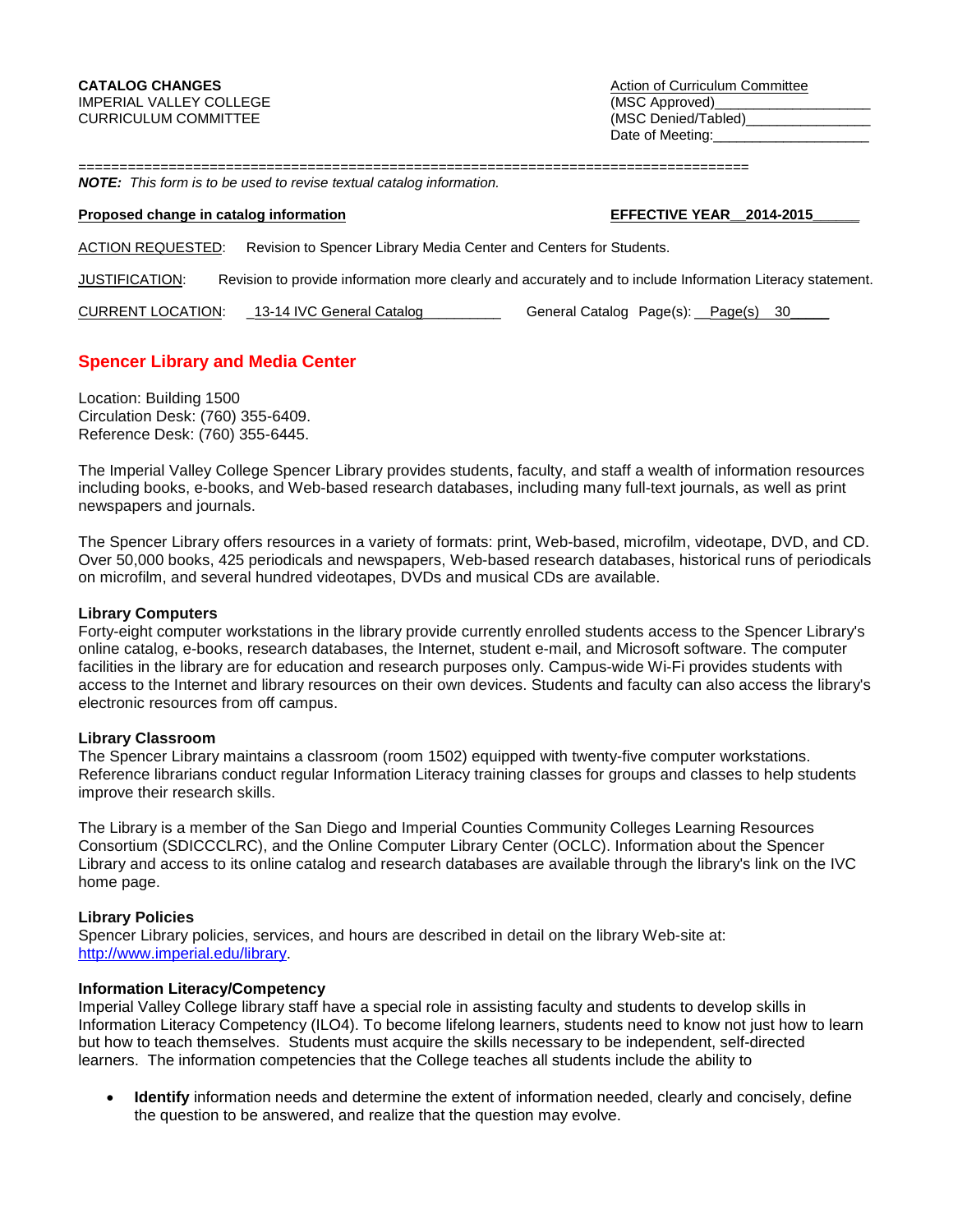- **Locate** and retrieve appropriate sources of information.
	- o Understand the structure of information: how it is produced, disseminated, organized, cataloged, stored, and retrieved, and how these factors vary by discipline. For example, how do scholars or professionals keep up to date in and contribute to their field?
	- $\circ$  Use indexes and other search tools effectively and efficiently to find specific resources (e.g., select appropriate tools, formulate search strategies, use appropriate search techniques, evaluate results).
- **Evaluate** information and its sources critically.
	- o Understand different types of sources and formats, and how to use them.
	- o Evaluate the relevance and reliability of the information retrieved.
- **Synthesize** the information retrieved, integrate it into one's current knowledge base, and successfully apply it to the original information need.
- **Present** this newly acquired knowledge so that others can use it.
	- o Determine the audience's needs and the best presentation format; know the standards and criteria for presenting information in the relevant subject/field/discipline.
	- o Properly cite sources: direct the audience to sources of further information and acknowledge one's sources.
- **Translate** these abilities and concepts to new projects and disciplines.

# **Centers for Students**

# **Learning and Tutoring Services**

Learning Services includes the Study Skills Center and the Reading/Writing/Language Lab. These are open to Imperial Valley College students and faculty.

The Study Skills Center provides comprehensive learning assistance programs through tutorial programs, workshops, and test proctoring. Services are available during daytime hours. The tutorial program provides free tutoring for a large variety of courses to all students currently enrolled at IVC. The primary goal of the program is to encourage and assist students in the development of their potential as independent learners. The tutorial program provides individual and group tutoring, ESL conversation classes, individual and group study rooms, study skills workshops, and monitors equipped with VCR and DVD. Tutoring is provided by appointment and on a walk-in basis. The tutors are students who have previously excelled in their own coursework and have the recommendation of their instructor. Some IVC faculty members also serve as tutors.

# **Study Skills Center Tutorial Services**

Location: Room 1511, (760) 355-6384

Free tutoring is available to all students on a walk-in basis in the Library. There is also one-on-one tutoring available by appointment to EOPS and DSP&S students. Students should go early in the semester to fully benefit from tutoring services. Workshops are also offered in study skills such as test taking, note taking, and using the library effectively.

# **Pauline Benoit Rice IVC Language Lab**

Location: 2600 Building, (760) 355-6292

All students enrolled in foreign languages, English as a Second Language, or speech classes can use multimedia learning experiences as a supplement to formal class instruction. Lab classes provide students with an intensive language exposure. Instructors bring classes into the Lab as a whole, but students may also use the Lab individually.